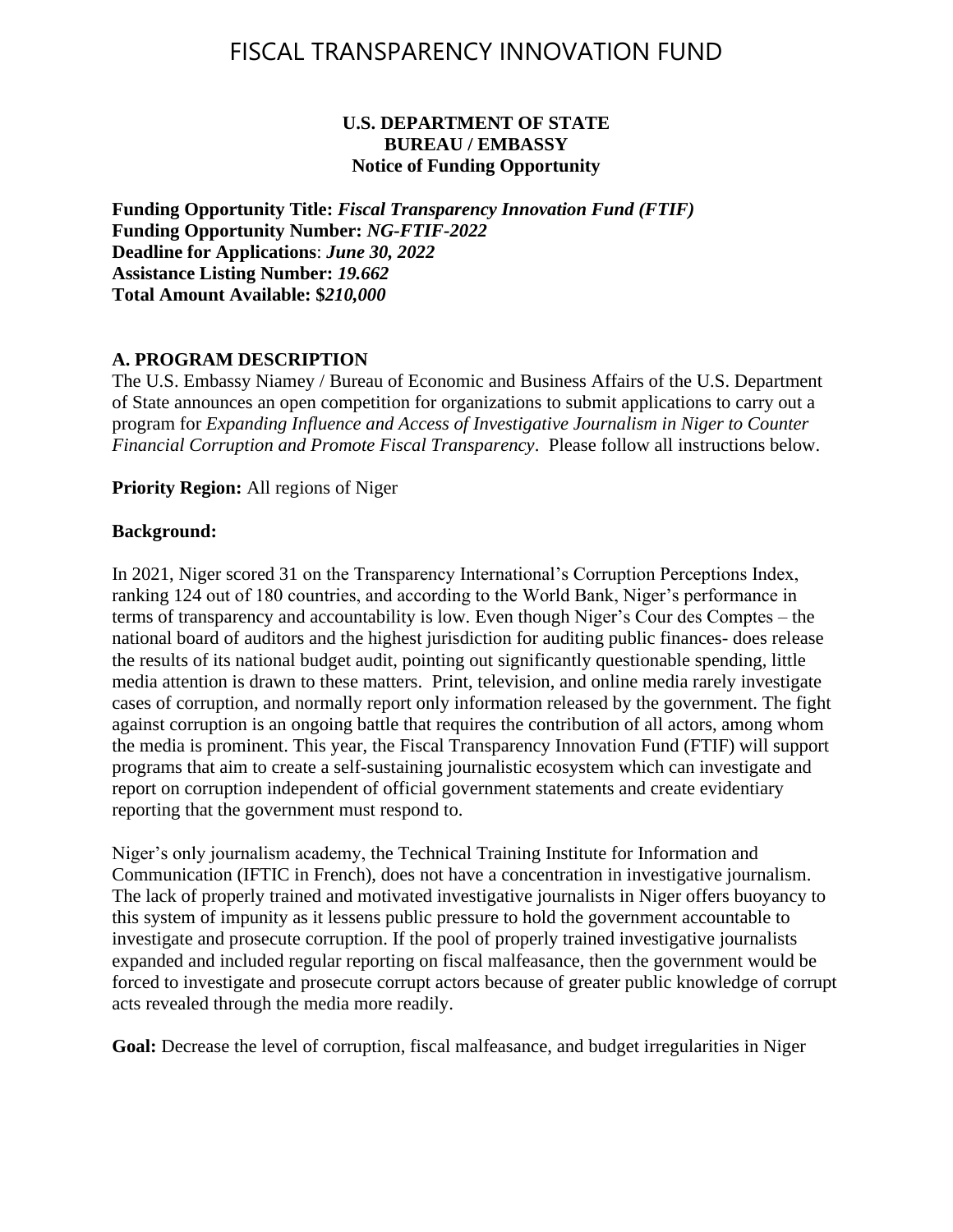**Project Objectives:** The Government of Niger enhances fiscal transparency measures and more readily investigates and prosecutes corruption as a result of an increase in investigative media reporting into corruption and fiscal malfeasance.

### **Outcomes:**

- The pool of trained investigative journalists in Niger capable of reporting on corruption and fiscal malfeasance is considerably expanded
- Media reporting by Nigerien journalists on corruption, fiscal malfeasance, and budget irregularities is noticeably increased.
- The Government of Niger enacts necessary fiscal transparency measures as a result of investigative journalists reporting.
- The Nigerien public has a greater understanding of the "watchdog" role of the media regarding corruption and fiscal transparency and can use this information to pressure the Government of Niger for effective prosecutions against known corruption cases.
- Nigerien investigative journalists have enhanced communications with West African and international investigative journalist groups to coordinate on investigations, reporting, and best practices.
- Nigerien investigative journalists are better organized through a formal self-sustainable structure, capable of creating broader outreach to Nigerien media at large, civil society, educational institutions, and government officials.
- Nigerien investigative journalists also have a centralized online platform for support and technical collaboration to distribute published materials for citizen and international consumption.

### **Activities:**

The Project core activity is to:

Recruit and train about 50 journalists on investigative best practices and journalistic ethics in Niger's four largest cities: Niamey, Zinder, Maradi, and Agadez. Journalists selected in other locations will participate in the trainings at the nearest training location. If feasible, the project should reach journalists from all regions of Niger. The training may be carried out in conjunction with an internationally based investigative journalist organization. The aim of the training is to equip journalists for better production of press articles that could serve as a credible basis for the Niger official anti-corruption body: the *Haute Autorité de Lutte contre la Corruption et les Infractions Assimilées (HALCIA)* to carry out investigations

### **The following elements should be considered in carrying out the training:**

• Training sessions will be conducted in each location of these four Niamey, Zinder, Maradi, and Agadez, at intervals throughout the 12-month implementation period, with a combination of representatives of West African and international investigative journalist organizations.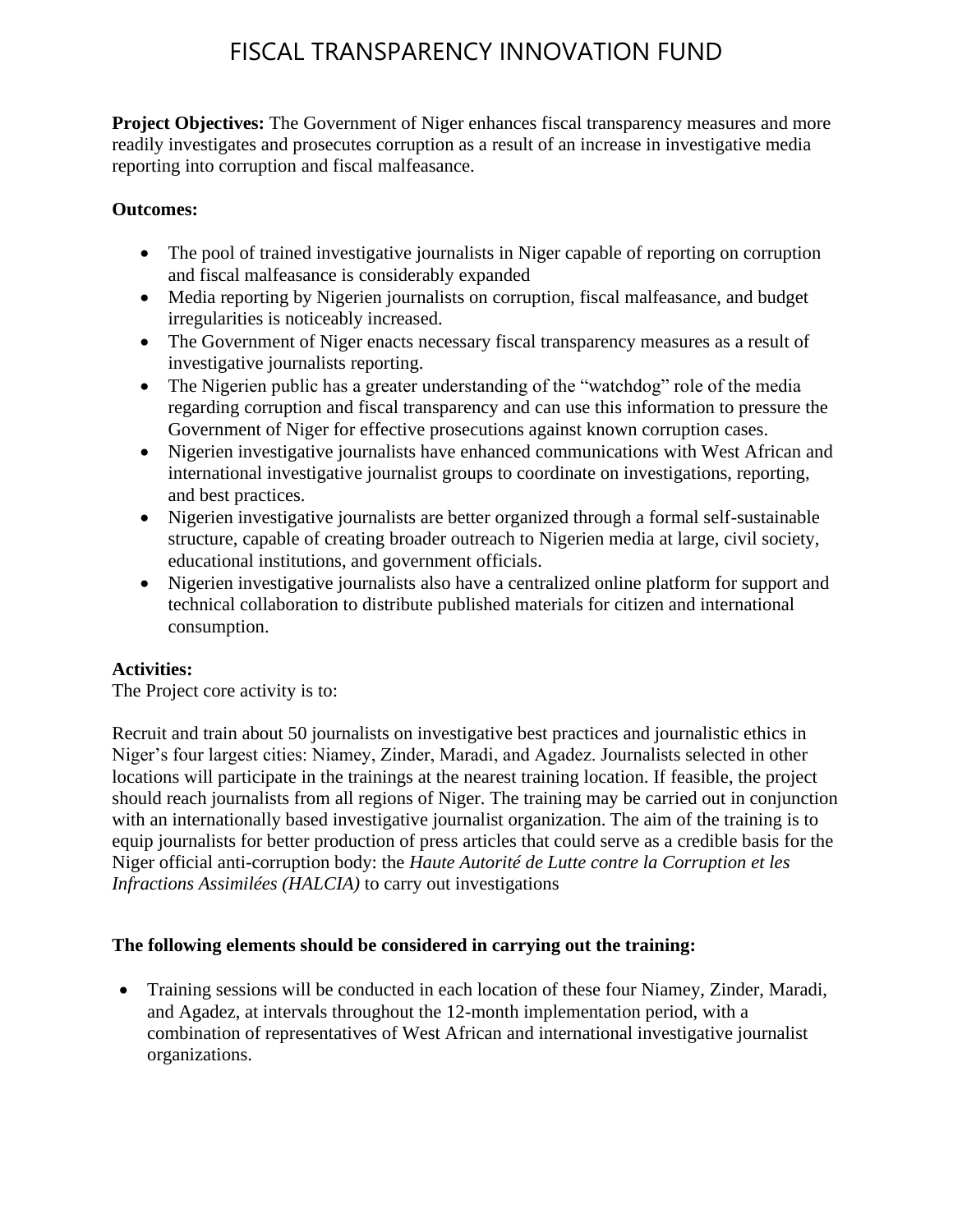- Training will be specific to best practices to investigate government financial corruption, private sector financial corruption, fiscal forensic practices, ethics in reporting on government officials and private citizens, judicial practices on investigating and prosecuting corruption, and adherence to Niger's privacy and defamation laws.
- Training will be in consultation with the Nigerien High Authority for the Prevention of Corruption (HALCIA) and the National Court of Auditors (Cour des Comptes) to understand legal regulations and government procedures.
- The program implementers will work with the participants and trainers to formalize and register the network of Nigerien investigative journalists in order to provide a platform for support and technical collaboration for the investigative journalists in Niger. This network will be a sustainable resource maintained by members to run training and workshops for future iterations following the completion of the FTIF program. The network will maintain a website to post investigatory pieces and content for the benefit of the public.
- Throughout the project, implementing partners will work to ensure appropriate gender and ethnic representation.

#### **Participants and Audiences:**

About fifty (50) journalists will be engaged in the project's trainings. Some of the project's activities will involve collaboration with the HALCIA, la Cour des Comptes, and some CSOs performing in the field of fiscal transparency and combatting corruption.

### **B. FEDERAL AWARD INFORMATION**

Length of performance period: **12 months** Number of awards anticipated: **1 award to a civil society organization or a consortium.** Award amounts: **The funding amount is not likely to exceed \$210,000 based on post's estimate of needed budget items** Total available funding: **\$210,000** Type of Funding: *FY2021 Economic Support Funds* Anticipated program start date: *October 2022*

#### **This notice is subject to availability of funding.**

**Funding Instrument Type:** Cooperative agreement.

The U.S. Embassy Niamey anticipates awarding a cooperative agreement as a result of this NOFO. A cooperative agreement is distinguished from a grant in that it provides for *substantial involvement* between the Federal awarding agency and the non-Federal entity in carrying out the activity.

Examples of substantial involvement for this project may include, but are not limited to, the following:

1. Embassy Niamey will have to approve any documents printed before handout to the public.

2. Embassy Niamey will have to approve training agendas and participate in key trainings, if possible.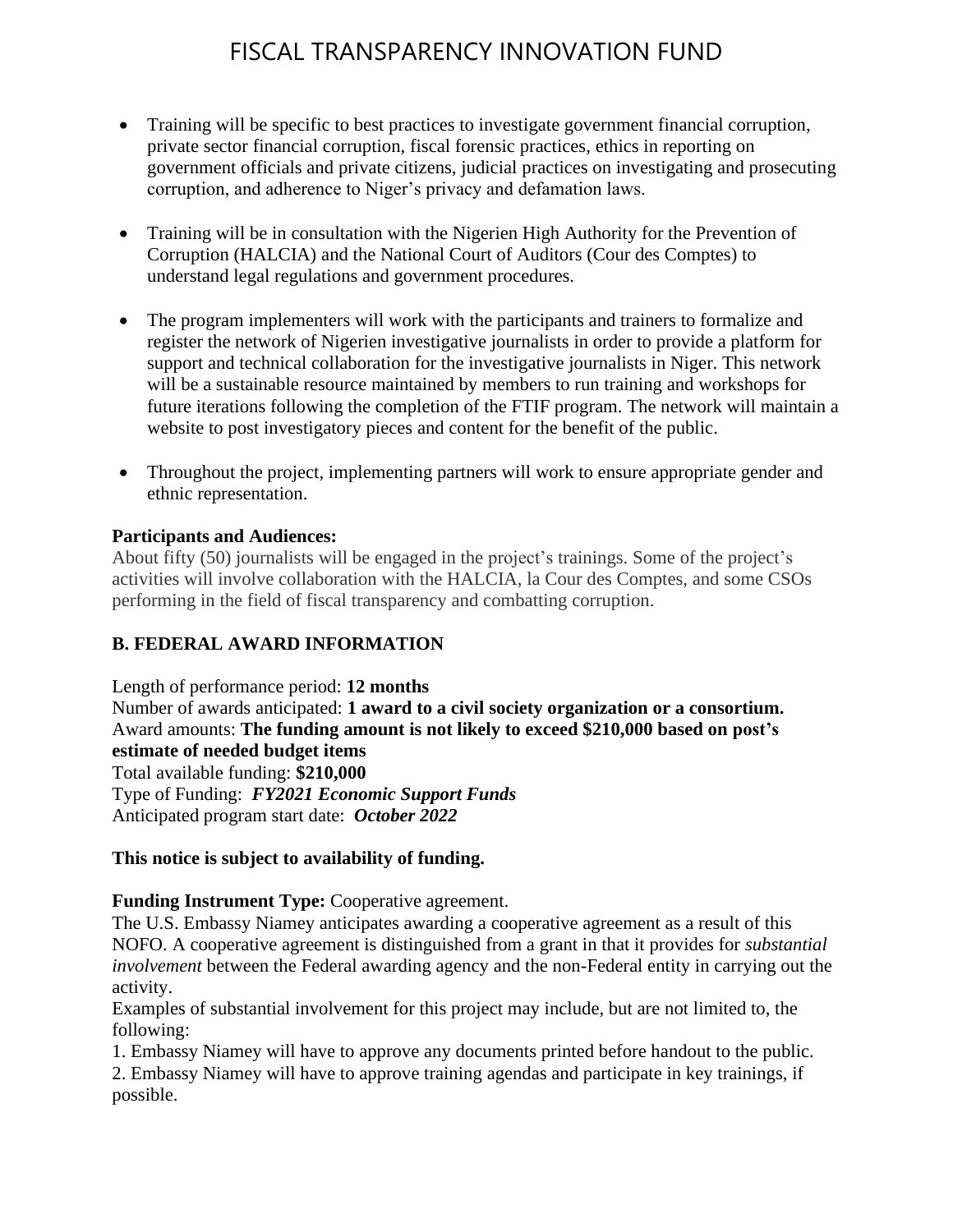3. Support the recipient in problem identification and solving.

4. Facilitate and participate, if possible, during interaction with the government's institutions.

#### **Program Performance Period**: Proposed programs should be completed in *12 months***.**

#### **C. ELIGILIBITY INFORMATION**

#### **1. Eligible Applicants**

The following organizations are eligible to apply*: Not-for-profit organizations, including civil society/non-governmental national and international organizations or consortiums of NGOs*

#### **2. Cost Sharing or Matching**

Project recipient may support cost sharing, but it is not mandatory.

#### **3. Other Eligibility Requirements**

In order to be eligible to receive an award, all organizations must have a unique entity identifier (UEI), as well as a valid registration on [www.SAM.gov](http://www.sam.gov/)

Applicants are only allowed to submit one proposal per organization. If more than one proposal is submitted from an organization, all proposals from that institution will be considered ineligible for funding.

### **D. APPLICATION AND SUBMISSION INFORMATION**

#### **1. Address to Request Application Package**

This Notice of Funding Opportunity will be posted on the *US Embassy, Niamey website: [https://ne.usembassy.gov/embassy/embassy-solicitations/,](https://ne.usembassy.gov/embassy/embassy-solicitations/) and on [grants.gov](file:///C:/Users/CarusoAN/AppData/Local/Microsoft/Windows/INetCache/Content.Outlook/E6JZC8HB/grants.gov)*. Application documents required to submit a proposal are available upon request at Niameygrants@state.gov

#### **2. Content and Form of Application Submission**

Please follow all instructions below carefully. Proposals that do not meet the requirements of this announcement or fail to comply with the stated requirements will be ineligible.

#### **Content of Application**

Please ensure:

- The proposal clearly addresses the goals and objectives of this funding opportunity
- All documents are in English
- All budgets are in U.S. dollars
- All pages are numbered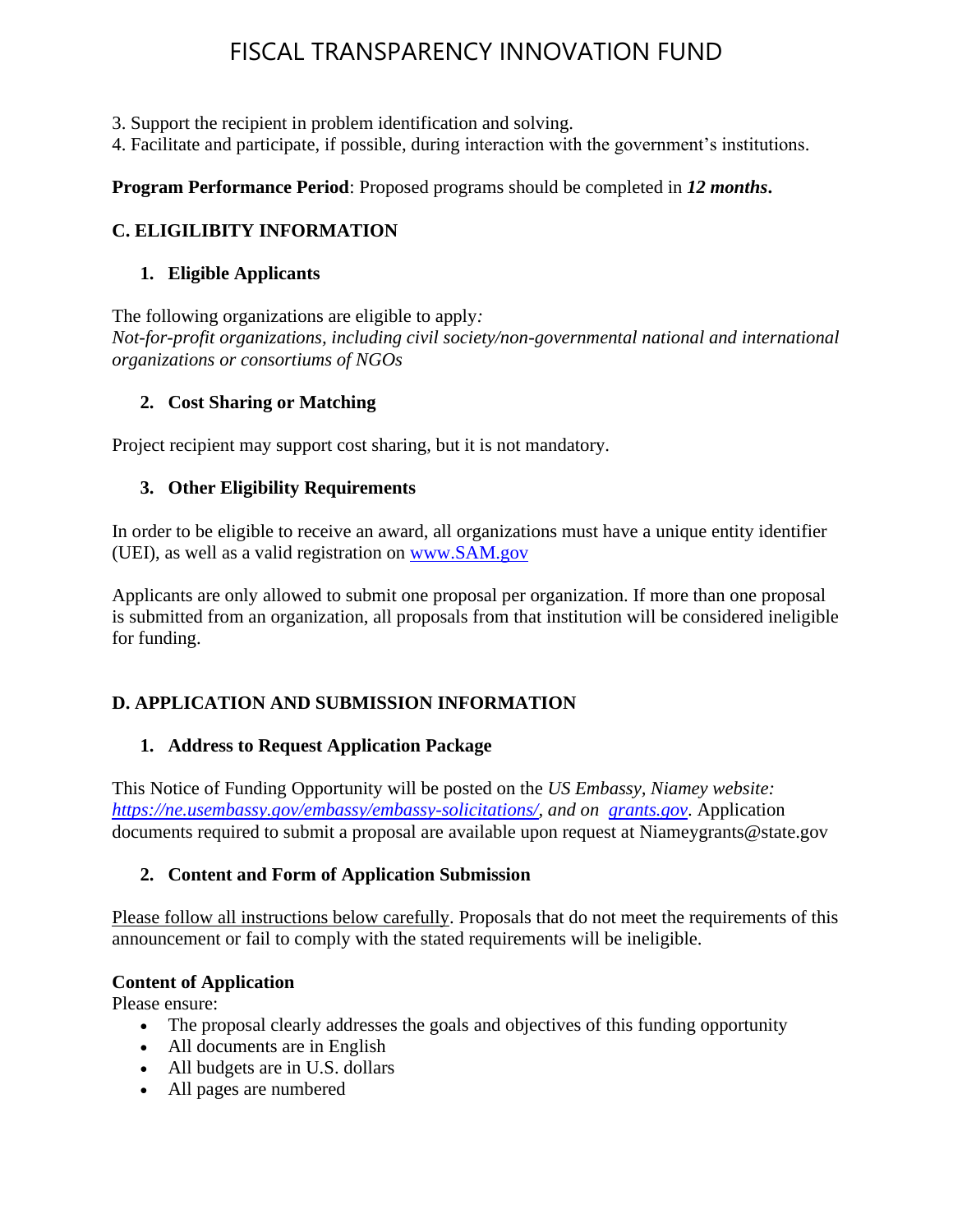• All documents are formatted to  $8\frac{1}{2} \times 11$  paper, and

• All Microsoft Word documents are single-spaced, 12-point Times New Roman font, with a minimum of 1-inch margins.

The following documents are **required**:

**1. Mandatory application forms to downloaded at [www.grants.gov](https://www.grants.gov/web/grants/forms/sf-424-family.html)**

- **SF-424 (***Application for Federal Assistance – organizations***)**
- **SF-424A** *(Budget Information for Non-Construction programs)*
- **SF-LLL forms.** *The SF-LLL is required only for applicants that may engage in lobbying activities*

**2. Summary Page:** Cover sheet stating the applicant's name and organization, proposal date, program title, program period proposed start and end date, and brief purpose of the program.

**3. Proposal (10 pages maximum):** The proposal should contain sufficient information that anyone not familiar with it would understand exactly what the applicant wants to do. You may use your own proposal format, but it must include all the items below.

- **Proposal Summary:** Short narrative that outlines the proposed program, including program objectives and anticipated impact.
- **Introduction to the Organization**: A description of past and present operations, showing ability to carry out the program, including information on all previous grants from the U.S. Embassy and/or U.S. government agencies.
- **Problem Statement:** Clear, concise and well-supported statement of the problem to be addressed and why the proposed program is needed
- **Program Goals and Objectives:** The "goals" describe what the program is intended to achieve. The "objectives" refer to the intermediate accomplishments on the way to the goals. These should be achievable and measurable.
- **Program Activities**: Describe the program activities and how they will help achieve the objectives.
- **Program Methods and Design**: A description of how the program is expected to work to solve the stated problem and achieve the goal. Include a logic model as appropriate.
- **Proposed Program Schedule and Timeline:** The proposed timeline for the program activities. Include the dates, times, and locations of planned activities and events.
- **Key Personnel:** Names, titles, roles and experience/qualifications of key personnel involved in the program. What proportion of their time will be used in support of this program?
- **Program Partners:** List the names and type of involvement of key partner organizations and sub-awardees.
- **Program Monitoring and Evaluation Plan:** This is an important part of successful grants. Throughout the time-frame of the grant, how will the activities be monitored to ensure they are happening in a timely manner, and how will the program be evaluated to make sure it is meeting the goals of the grant?
- **Future Funding or Sustainability** Applicant's plan for continuing the program beyond the grant period, or the availability of other resources, if applicable.

**4. Budget Justification Narrative**: After filling out the SF-424A Budget (above), use a separate sheet of paper (Microsoft WORD format preferably) to describe each of the budget expenses in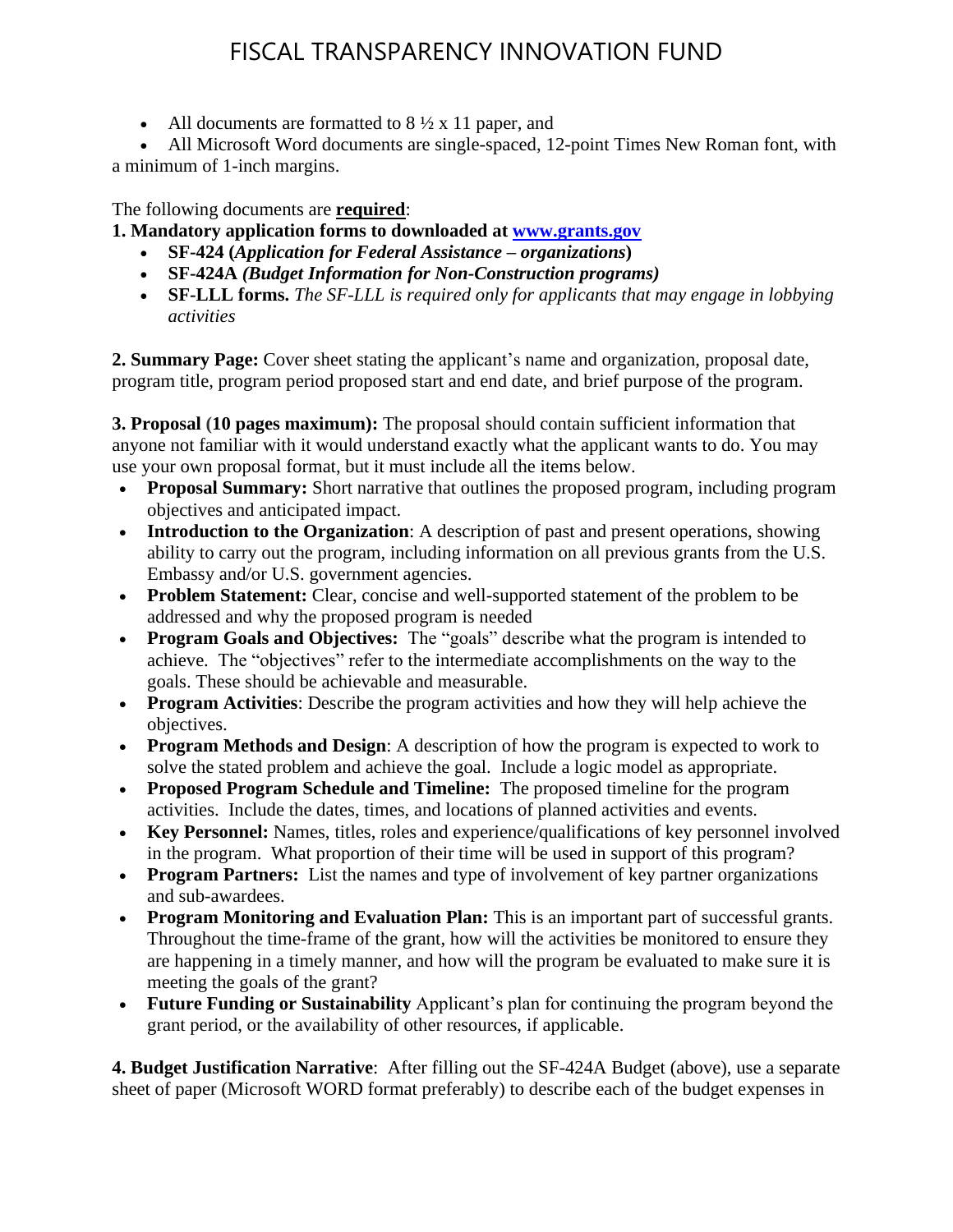detail. See section *H. Other Information: Guidelines for Budget Submissions* below for further information.

#### **5. Attachments***:*

- 1-page CV or resume of key personnel who are proposed for the program
- Letters of support from program partners describing the roles and responsibilities of each partner
- If your organization has a Negotiated Indirect Cost Rate Agreement (NICRA) and includes NICRA charges in the budget, your latest NICRA should be included as a PDF file.
- Official permission letters, if required for program activities

### **6. Unique Entity Identifier and System for Award Management (SAM.gov)**

### **Required Registrations:**

Any applicant listed on the Excluded Parties List System (EPLS) in the [System for Award](https://sam.gov/)  [Management \(SAM\)](https://sam.gov/) is not eligible to apply for an assistance award in accordance with the OMB guidelines at 2 CFR 180 that implement Executive Orders 12549 (3 CFR, 1986 Comp., p. 189) and 12689 (3 CFR, 1989 Comp., p. 235), "Debarment and Suspension." Additionally, no entity listed on the EPLS can participate in any activities under an award. All applicants are strongly encouraged to review the EPLS in SAM to ensure that no ineligible entity is included.

All organizations applying for grants must register on [www.SAM.gov](http://www.sam.gov/) and obtain a Unique entity identifier (UEI). Registration on SAM.gov is free of charge:

Step 1: Apply for an NCAGE number

NCAGE application: Application page here: <https://eportal.nspa.nato.int/AC135Public/scage/CageList.aspx> Instructions for the NCAGE application process: [https://eportal.nspa.nato.int/AC135Public/Docs/US%20Instructions%20for%20NSPA%20NCA](https://eportal.nspa.nato.int/AC135Public/Docs/US%20Instructions%20for%20NSPA%20NCAGE.pdf) [GE.pdf](https://eportal.nspa.nato.int/AC135Public/Docs/US%20Instructions%20for%20NSPA%20NCAGE.pdf)

For NCAGE help from within the U.S., call 1-888-227-2423 For NCAGE help from outside the U.S., call 1-269-961-7766 Email NCAGE@dlis.dla.mil for any problems in getting an NCAGE code.

Step 2: After receiving the NCAGE Code, proceed to register in SAM.gov by logging onto: [https://www.sam.gov.](https://www.sam.gov/) SAM registration must be renewed annually.

### **Submission Dates and Times**

Applications are due no later than *June 30, 2022*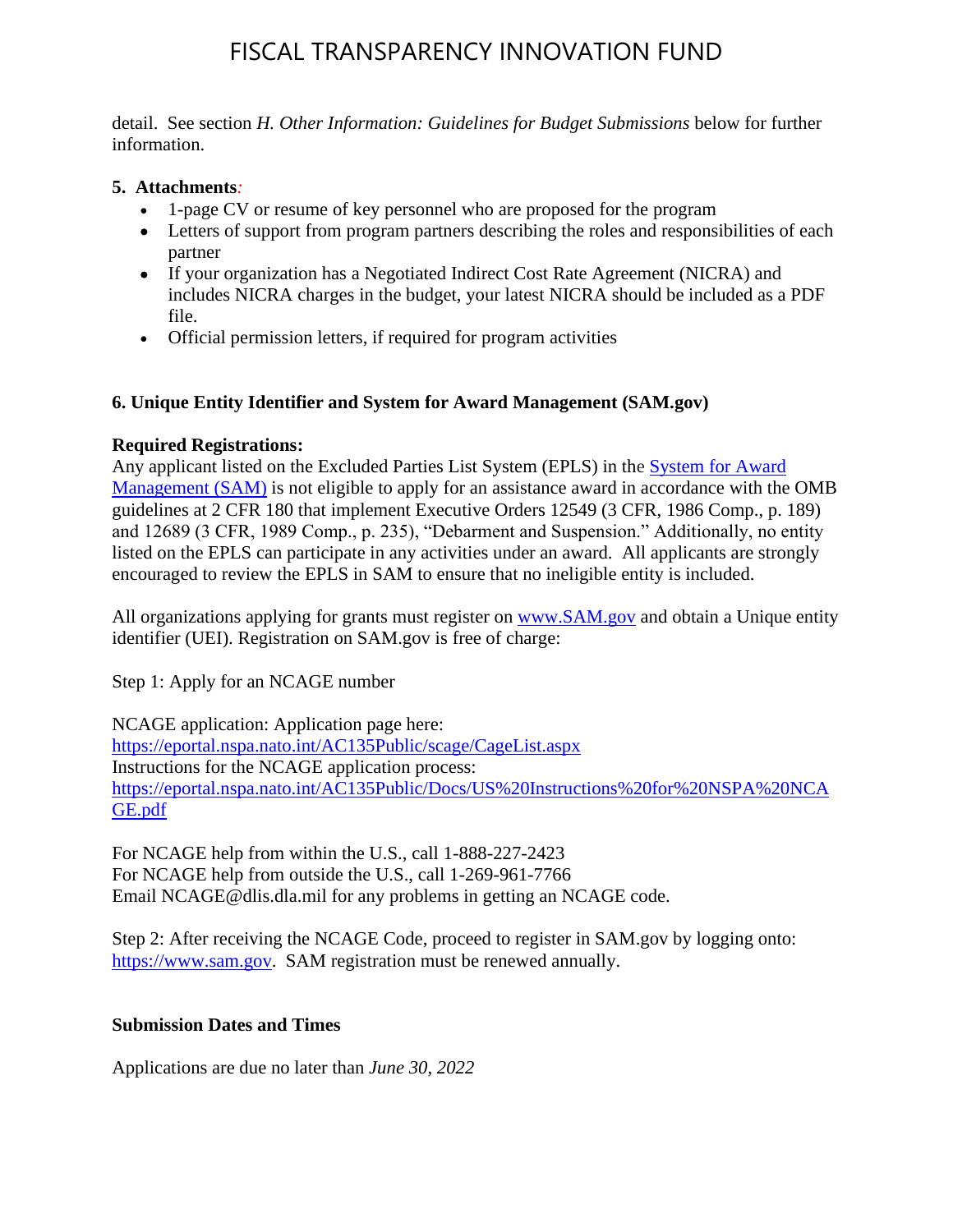#### **Funding Restrictions**

The following activities and costs are not covered under this announcement:

- Construction is not an allowable activity under this award.
- Activities that appear partisan or that support individual or party electoral campaigns.

• Direct support or the appearance of direct support for any religious organization, to include repair or building of structures used for religious purposes.

- Military assistance of any kind, including weapons buy-back or rewards programs.
- Para-police (i.e., militias, neighborhood watch, security guards) and prison-related projects.
- This restriction includes no funding of any secondary need in a law-enforcement organization.

• Payments for any partner government, military, or civilian government employee salary or pension.

• Duplication of services immediately available through municipal, provincial, or national government.

• Funds for market research, advertising (unless public service related to grant program), or other promotional expenses.

• Expenses made prior to the approval of a proposal or unreasonable expenditures will not be reimbursed.

- Charitable or development activities;
- Fund-raising campaigns;
- Scientific research;
- Projects intended primarily for the growth or institutional development of the organization;
- Projects seeking funds for personal use;
- Projects that require a participation fee.

### **Other Submission Requirements**

All application materials must be submitted by email to *Niameygrants*@state.gov

## **E. APPLICATION REVIEW INFORMATION**

### **1. Criteria**

Each application will be evaluated and rated on the basis of the evaluation criteria outlined below.

### **Quality and Program planning (30 points)**

The program idea is well developed, with detail about how program activities will be carried out. The proposal includes a reasonable implementation timeline. Goals and objectives are clearly stated, and program approach is likely to provide maximum impact in achieving the proposed results. The applicant describes how the expected results will be accomplished within the timeframe of the proposed award as well as anticipated long-term impacts. The applicant clearly explains how they will plan and complete the required activities. The applicant provides realistic milestones to indicate progress toward expected results and indicators as described in the program announcement.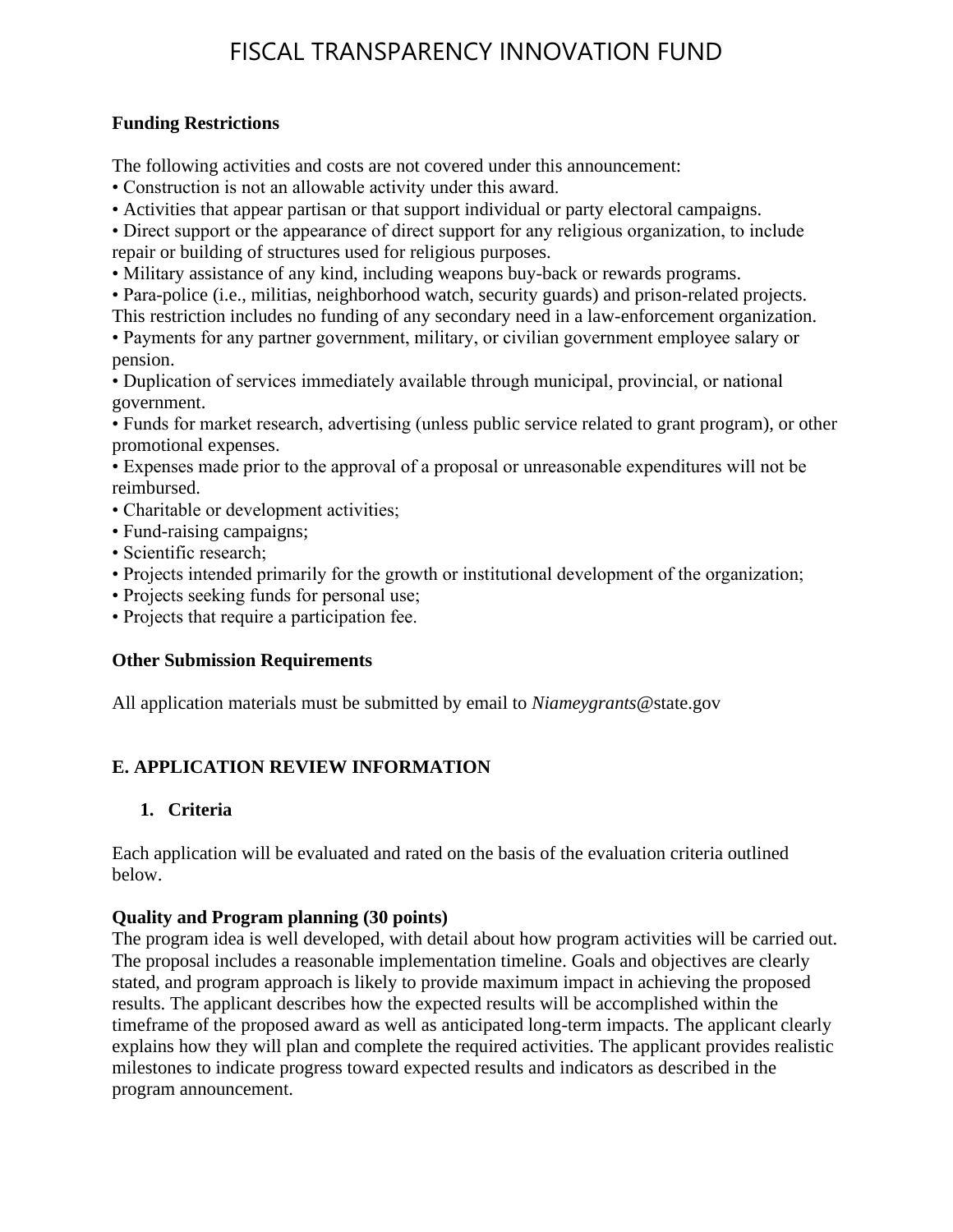#### **Budget (20 points)**

Has the organization submitted a budget in Excel form and a budget narrative? The costs proposed are reasonable in relation to the proposed activities and anticipated results, which are clearly explained in the budget narrative. The budget provides details of calculations, including estimation methods, quantities, unit costs, and other similar quantitative detail sufficient for the calculation to be duplicated. The preponderance of the budget is spent on supporting the project participants/activities in country and includes costs dedicated to management, monitoring, and evaluation. Adequate travel costs are proposed using reasonable estimates of international and ground travel needs and costs. The budget demonstrates a reasonable cost per participant.

#### **Monitoring and evaluation plan (20 points)**

Has the organization set a well-defined M&E mechanism? The applicant explains how monitoring and evaluation activities will be carried out and who will be responsible for them. Applicant demonstrates it is able to measure program success against key indicators and provides milestones to indicate progress toward goals outlined in the proposal. The program includes output and outcome indicators, and shows how and when those will be measured.

#### **Organizational Capacity and Record on Previous Grants (15 points)**

The applicant demonstrates technical experience (e.g., has previously worked and/or has established contacts/partners) in the area of Niger with stakeholders in journalists training, combatting corruption, budget transparency and good governance. The applicant demonstrates access to local/national NGOs that could be mobilized to meet the unique needs of the project. The applicant includes letters of intent/commitment/agreement from proposed partners that detail concrete plans for partner involvement.

#### **Sustainability (15 points)**

Program activities will continue to have positive impact after the end of the program. Will the project be able to continue without additional investment? The sustainability plan outlines how the proposed project will be sustained beyond the initial award period. Capacity development, new trainings, and any tools or methods must be sustainable and last beyond this initial investment.

#### **2. Review and Selection Process**

A review committee will evaluate all eligible applications and notify all applicants on final decision.

#### **F. FEDERAL AWARD ADMINISTRATION INFORMATION**

#### **1. Federal Award Notices**

The cooperative agreement will be written, signed, awarded, and administered by the Grants Officer. The assistance award agreement is the authorizing document, and it will be provided to the recipient for review and signature by email. The recipient may only start incurring program expenses beginning on the start date shown on the grant award document signed by the Grants Officer.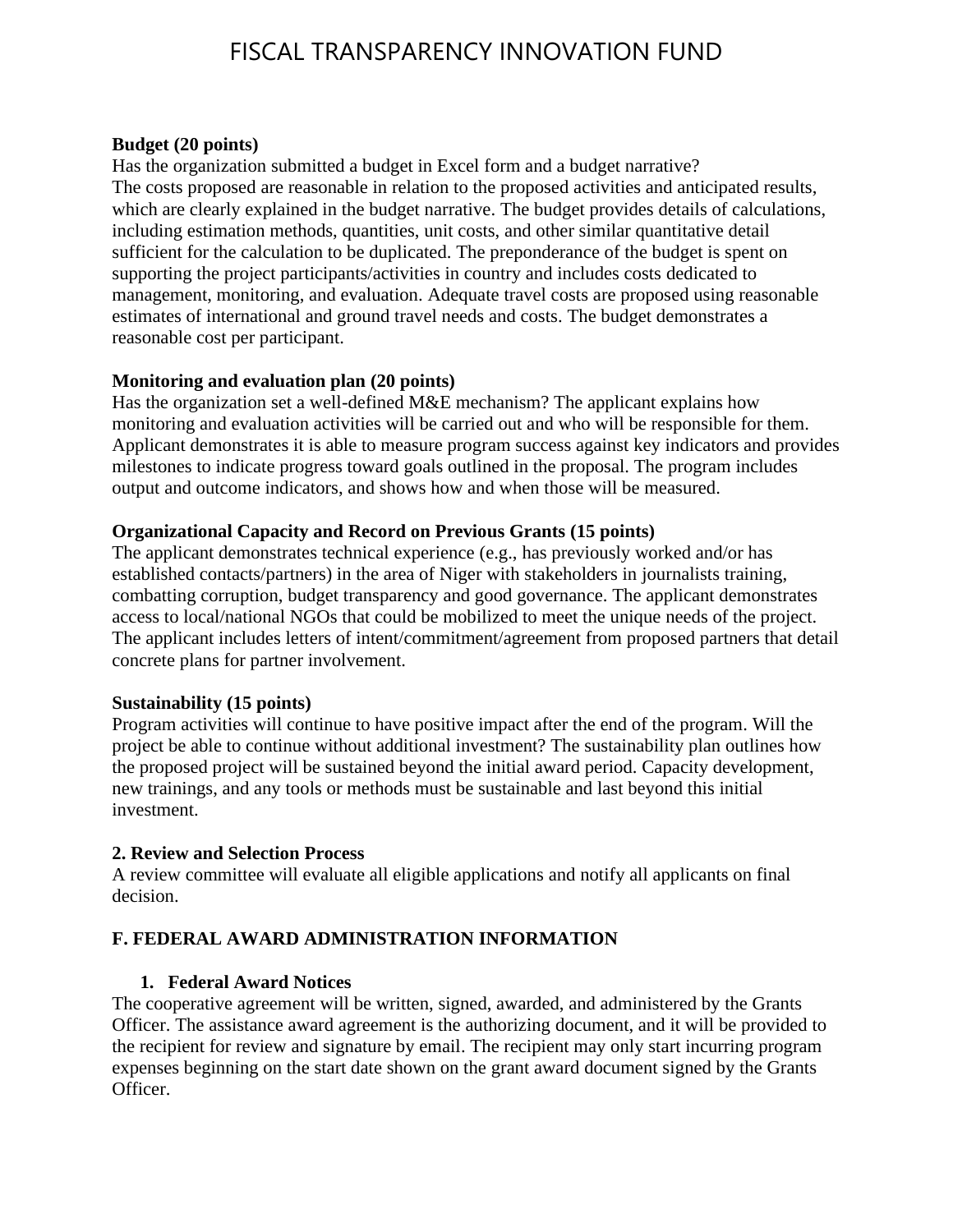If a proposal is selected for funding, the Department of State has no obligation to provide any additional future funding. Renewal of an award to increase funding or extend the period of performance is at the discretion of the Department of State.

Issuance of this NOFO does not constitute an award commitment on the part of the U.S. government, nor does it commit the U.S. government to pay for costs incurred in the preparation and submission of proposals. Further, the U.S. government reserves the right to reject any or all proposals received.

## **2. Payment Method:**

The Federal Assistance Team should negotiate the payment schedule with the recipient. Payments can be made on either a reimbursement or advance basis using the payment request form SF-270. If advance payments are authorized, the amount of the advance payment should be limited to the immediate cash needs for the recipient to conduct the approved and scheduled activities of the award. Payments should be tied to program milestones or disbursed on an asneeded basis.

## **3. Reporting**

**Reporting Requirements:** Recipients will be required to submit financial reports and program reports. The award document will specify how often these reports must be submitted. Recipients will, at a minimum, be required to submit quarterly Progress Reports and quarterly Financial. Reports.

## **G. FEDERAL AWARDING AGENCY CONTACTS**

If you have any questions about the grant application process, please contact: *[Niameygrants@state.gov](mailto:Niameygrants@state.gov)*.

### **H. OTHER INFORMATION**

### **Guidelines for Budget Justification**

Personnel and Fringe Benefits: Describe the wages, salaries, and benefits of temporary or permanent staff who will be working directly for the applicant on the program, and the percentage of their time that will be spent on the program.

Travel: Estimate the costs of travel and per diem for this program, for program staff, consultants or speakers, and participants/beneficiaries. If the program involves international travel, include a brief statement of justification for that travel.

Equipment: Describe any machinery, furniture, or other personal property that is required for the program, which has a useful life of more than one year (or a life longer than the duration of the program), and costs at least \$5,000 per unit.